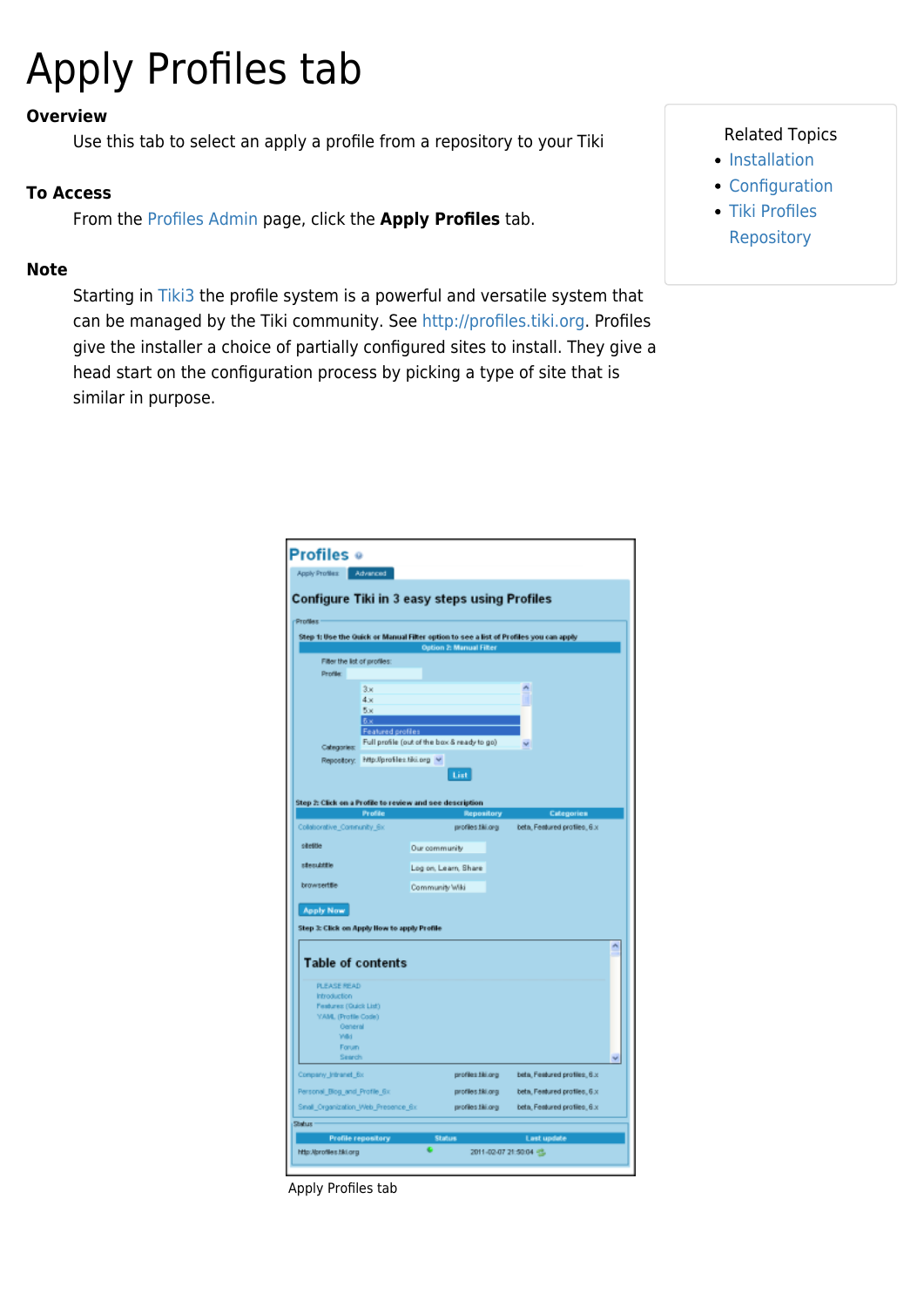| <b>Setting</b>             | <b>Description</b> | <b>Default</b> |
|----------------------------|--------------------|----------------|
| <b>Fieldset or section</b> |                    |                |
| Field name                 | Description        | Value          |
|                            |                    |                |

Starting in version 2.x (as a hidden feature) and specially after 3.x, you can point your browser to **tikiadmin.php?page=profiles** ("Admin home > Profiles"), allowing to set up at any time bunches of features in a certain way to produce specific use case of interest.

New Tiki 2.x and 3.x profile system

::::

Old profile system (< Tiki 2.x)

In Tiki 1.9, profiles were only active during the installation process. You could not go back and pick a different profile unless you re-installed the database, losing all your changes.

| reload                                              | Tiki installer v1.9.7 <sup>o</sup><br>Welcome to the installation & upgrade script!                                                                                    |
|-----------------------------------------------------|------------------------------------------------------------------------------------------------------------------------------------------------------------------------|
| Create database<br>(clean install) with<br>profile: | <b>Install</b><br>Default installation profile<br>Default installation profile<br>BasicEnabled profile for easy use<br>∧èliles<br>Fishclub profile<br>Slashdot profile |

Selection of profile at<http://yourdomain/tiki-install.php?lang=XX>

### Requirements

Your php must have the option allow url fopen On or must have the library [curl](http://www.php.net/manual/en/book.curl.php) installed. Javascript must also be enabled on your browser

### Details of Supported Profiles

Tiki 3.x

See <http://profiles.tiki.org>

Starting in version 2.x (as a hidden feature) and specially after 3.x, you can point your browser to **tikiadmin.php?page=profiles** ("Admin home > Profiles"), allowing to set up at any time bunches of features in a certain way to produce specific use case of interest.